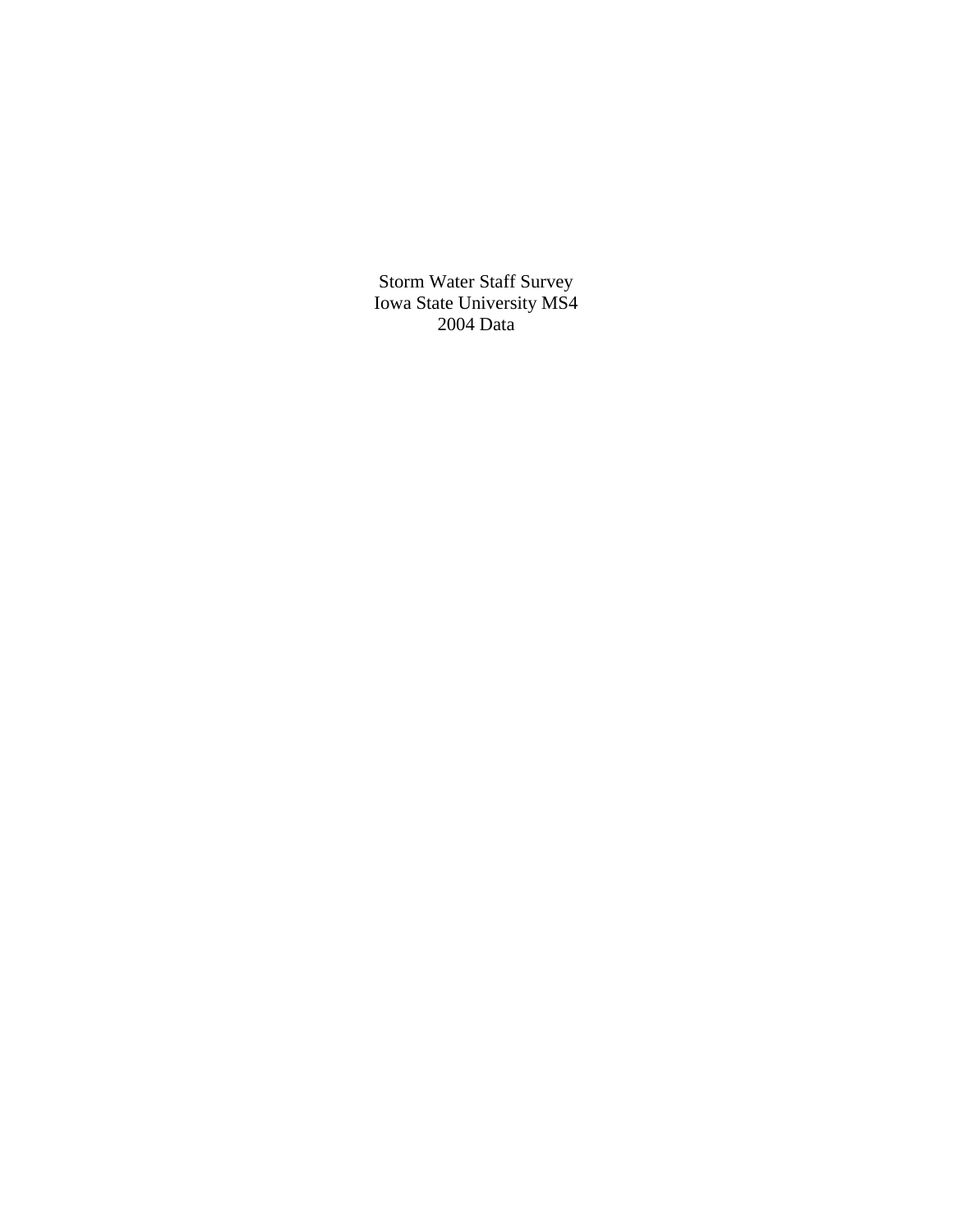## **Introduction:**

The following is a summary of data collected as part of a web based storm water staff survey. The purpose of the survey was to gain an understanding of existing staff knowledge on activities that impact storm water quality and of existing staff behaviors that relate to pollution prevention and good housekeeping. This survey was completed in accordance with Part II (A)(1) of the Iowa State University Municipal Separate Storm Sewer System (MS4) permit issued by the Iowa Department of Natural Resources.

A set of survey questions was prepared by the Department of Environmental Health & Safety (EH&S) at Iowa State University (ISU) and presented to the ISU community via the EH&S web page. The survey was then advertised during training sessions and in a number of campus publications. A total of 65 members of the campus community participated in the survey, which are disappointingly small numbers compared to a community of approximately 25,000 students and 5,000 staff. EH&S is unable to comment on the statistical significance of the data collected or as to the reasons participation was low. Answers to each question are presented in the order they were asked.

## **Survey Results:**

- 1) The storm water drain in the street runs into the local creek.  $(True - 52, False - 13)$
- 2) The best way to clean up an oil spill is to scrub it with detergent and hose it off into the gutter.  $(True - 3, False - 62)$
- 3) Storm water from the gutters goes to the sewage treatment plant for treatment.  $(True - 7, False - 58)$
- 4) When it rains, the sewage system leaks and overflows into our local creek.  $(True - 21, False - 44)$
- 5) It is safe to swim at the beach after a rain event.  $(True - 29, False - 36)$
- 6) Washing your car at home uses more water than a commercial car wash.  $(True - 38, False - 27)$
- 7) Landscaping your yard can help reduce storm water runoff.  $(True - 61, False - 4)$
- 8) Sewer systems and storm water drain systems are the same.  $(True - 3, False - 62)$
- 9) What do you see as the underlying cause(s) of pollution in our local waterways?

Lack of education - people don't know how to protect the local waterways. (46) Pollution prevention practices cost too much for businesses to afford. (15) People don't really care what happens to the local environment. (24) Environmental protection laws are not enforced by the federal or local government. (18) Other (6)